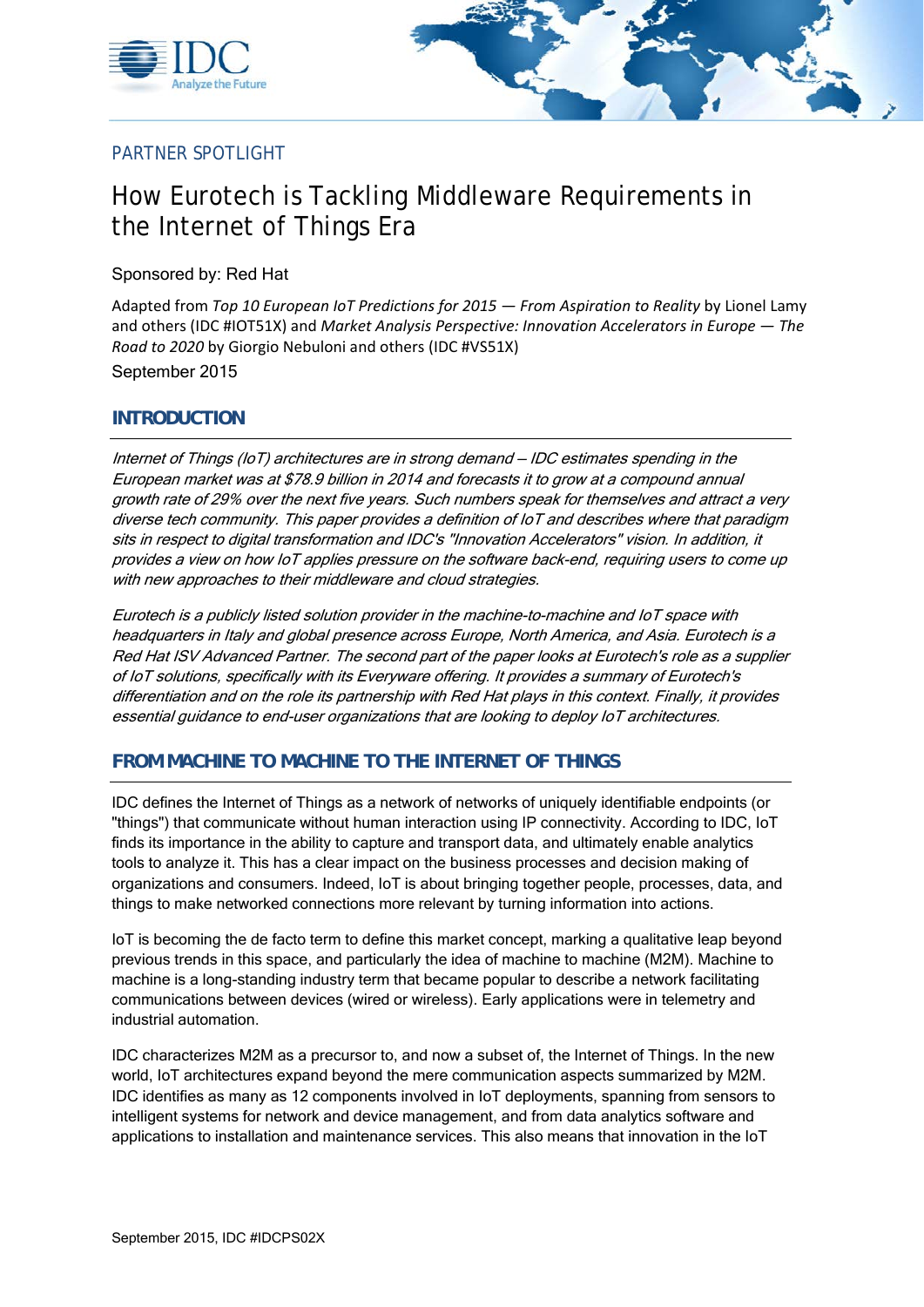space is being driven not only by pioneers of M2M, but also by software or solution players coming from the outside.

IDC believes that IoT implementations can bring both tangible and intangible advantages to organizations, with innovation the common denominator. Examples of the benefits coming from IoT deployments range from improvements in maintenance and field service to having a full picture of end customers across mobile devices and retail spaces (omni-channel marketing), from logistic costs savings arising from freight monitoring to enhanced customer experience (in the automotive space, for example).

#### **IOT IN THE CONTEXT OF DIGITAL TRANSFORMATION**

In 2015, digital transformation and the digital experience (DX) are key areas of focus for both the vendor and user communities. IDC defines digital transformation as the adoption of two or more 3rd Platform "pillars" (cloud, Big Data/analytics, social business, and mobility) to drive fundamental business or organizational change.

DX is in fact acting as a catalyst to IT innovation taking place on top of what IDC defines as the 3rd Platform. A number of technologies are seeing huge uptake, leveraging 3rd Platform pillars. IDC calls these technologies Innovation Accelerators (IAs) and these include disruptive elements such as cognitive computing, robotics, virtual and augmented reality, and, of course, IoT. Much like those other technologies, IoT is deeply interconnected with 3rd Platform elements. Social media interactions, for example, are one of its data sources, and it pulls data into repositories that often sit in the cloud. It also leverages cloud computing and storage capabilities to store and process information, and triggers Big Data analytics tools to make sense of such information and influence the actions of various stakeholders in the organization.

Unlike cloud or Big Data analytics, which are horizontal in nature, IoT has a very immediate vertical impact. IoT sees its relevance vary greatly from sector to sector. IDC has identified over 87 proven usage scenarios for IoT in Europe — adoption in commercial environments has been strongest in the manufacturing sector and healthcare will grow even faster (from a smaller base). Also, wearable-related IoT deployment in consumer-facing environments will continue to get the majority of the headlines, and will in some cases convert to strong business opportunities for consumeroriented businesses.

## **THE ROLE OF MIDDLEWARE AS THE BACKBONE FOR IOT DEPLOYMENTS**

A typical IoT "chain" entails several elements. Moving from the edge to the core, the IoT chain includes sensors, aggregation points (e.g., gateways), connectivity, data ingestion middleware, device management and messaging software, data storage and analytics software, hardware, and applications. The very articulated nature of IoT brings with it some challenges. In Europe, some of the main obstacles to IoT adoption include:

- Difficulties for IT/digital departments in making a business case for IoT deployments
- **EXECT** Lack of skills and requirement for external service support in setting up IoT architectures
- **Connectivity challenges**
- **Security and privacy concerns in some verticals and geographies**
- Complexity in the back-end software platforms or middleware supporting the architecture

Let's focus on the latter point, which is often overlooked when talking about IoT. IDC defines integration and orchestration middleware as a set of software tools that integrate applications, exchange business transactions between enterprises, transfer files inside and outside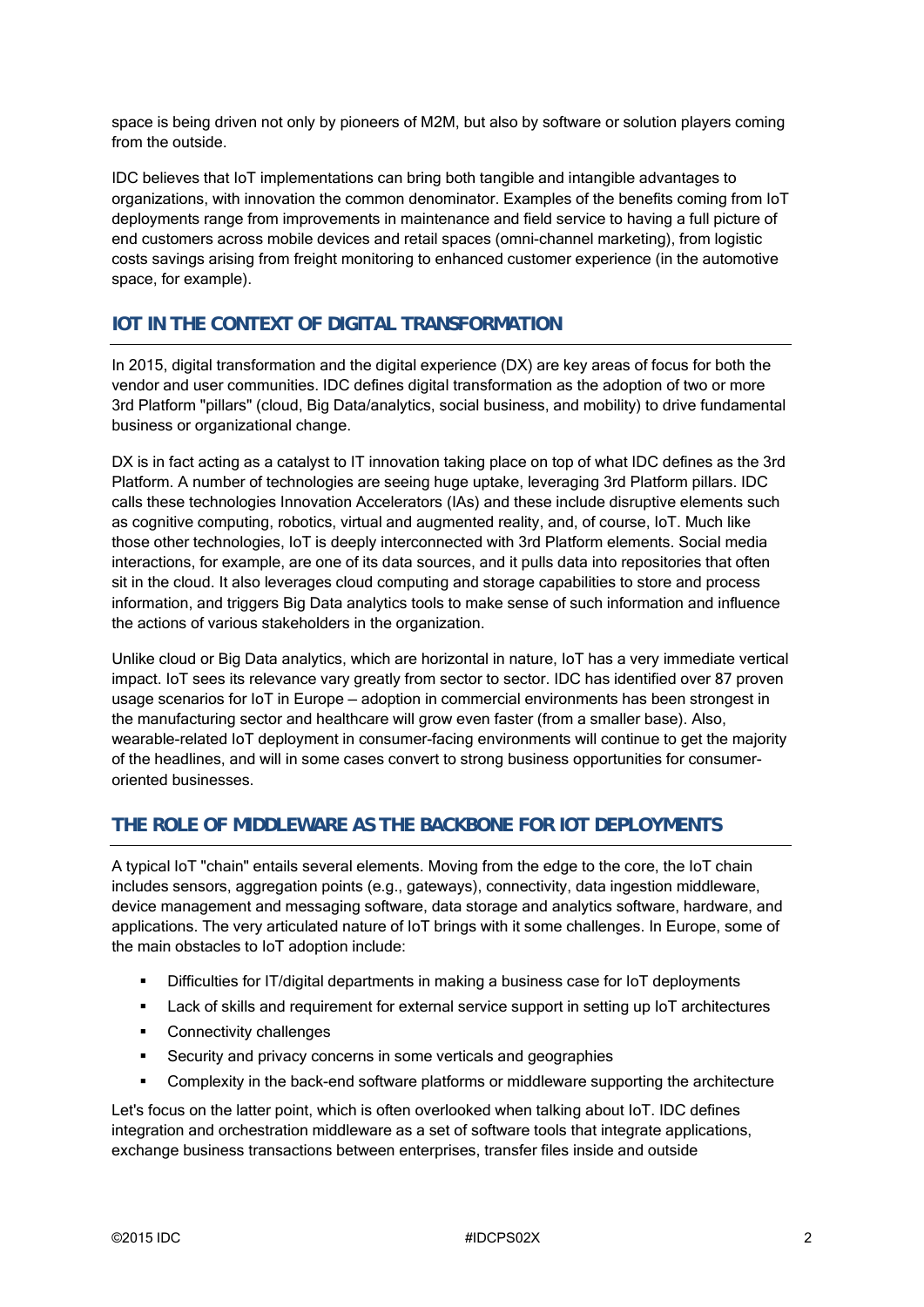organizations, publish and process events, and monitor the business and process performance of these applications and automated processes (for a deeper analysis see IDC's Software Taxonomy, 2015, IDC #256767, June 2015). In other words, middleware is the backbone on which enterprise applications sit, and the glue that keeps them together and allow them to talk to each other and to external data sources.

IDC believes that middleware for IoT will play a key role in two main locations:

- At the aggregation points (gateways) close to the edge of the network. Here, the software's key role is to help communication between the remote applications and the sensors at the edge. This is often achieved by "masking" the sensors' complexity to the application.
- In the centralized back-end environment, either on-premises in enterprise datacenters or, often, in a public cloud datacenter. In this environment, the middleware software broadly overlaps with what IDC defines as platform as a service (PaaS). A strong PaaS solution becomes the real backbone for an IoT implementation and has to:
	- Ingest data
	- Enable communication between various elements of the IoT chain
	- Manage the elements of the IoT chain (connectivity, devices, etc.)
	- Store and analyze data
	- Allow developers to quickly build web or mobile interfaces to visualize and present the information generated by the IoT architecture

With so much at stake, building a solid middleware foundation for both those middleware aspects is the minimum requirement for enterprise IoT projects to be successful. The PaaS back-end in particular can bring the following benefits to IoT implementations:

- Faster time to market through use of prebuilt, pretested software
- Ability to quickly scale the software backbone if data volumes or the number of connected devices increase
- Operating expense savings linked to reduced staff time dedicated to maintenance and patching

# **EUROTECH AND ITS ORIGINS**

Eurotech is a publicly listed solution provider in the M2M and IoT space with headquarters in Amaro, Italy, and global presence across Europe, North America, and Asia. In 2014, Eurotech reported full-year revenue of €63.9 million. In FY1Q15, Eurotech reported revenue of €14.8 million, up 3.8% year on year. In that quarter, around 15% of revenue was generated in Europe, 41% in the U.S., and 35% in Japan. The company employs 370 staff, a large number of whom are dedicated to engineering efforts.

The company was founded in 1992, with the goal of becoming a leading provider in the thenburgeoning "embedded" space. At the time, the client-server era (the "2nd Platform" in IDC's terminology) was in the early phases of its dominance. Eurotech's founders set out to "embed" industry-standard PC technology, primarily based on Windows ecosystems, into industrial, interconnected environments, such as manufacturing plants, logistics, defense, and utilities. Eurotech focused on long-term supported hardware embedding midrange to high-end client CPUs. Initial offerings included off-the-shelf hardware, often targeted at control systems or rugged systems, as well as customization of hardware, firmware, and software.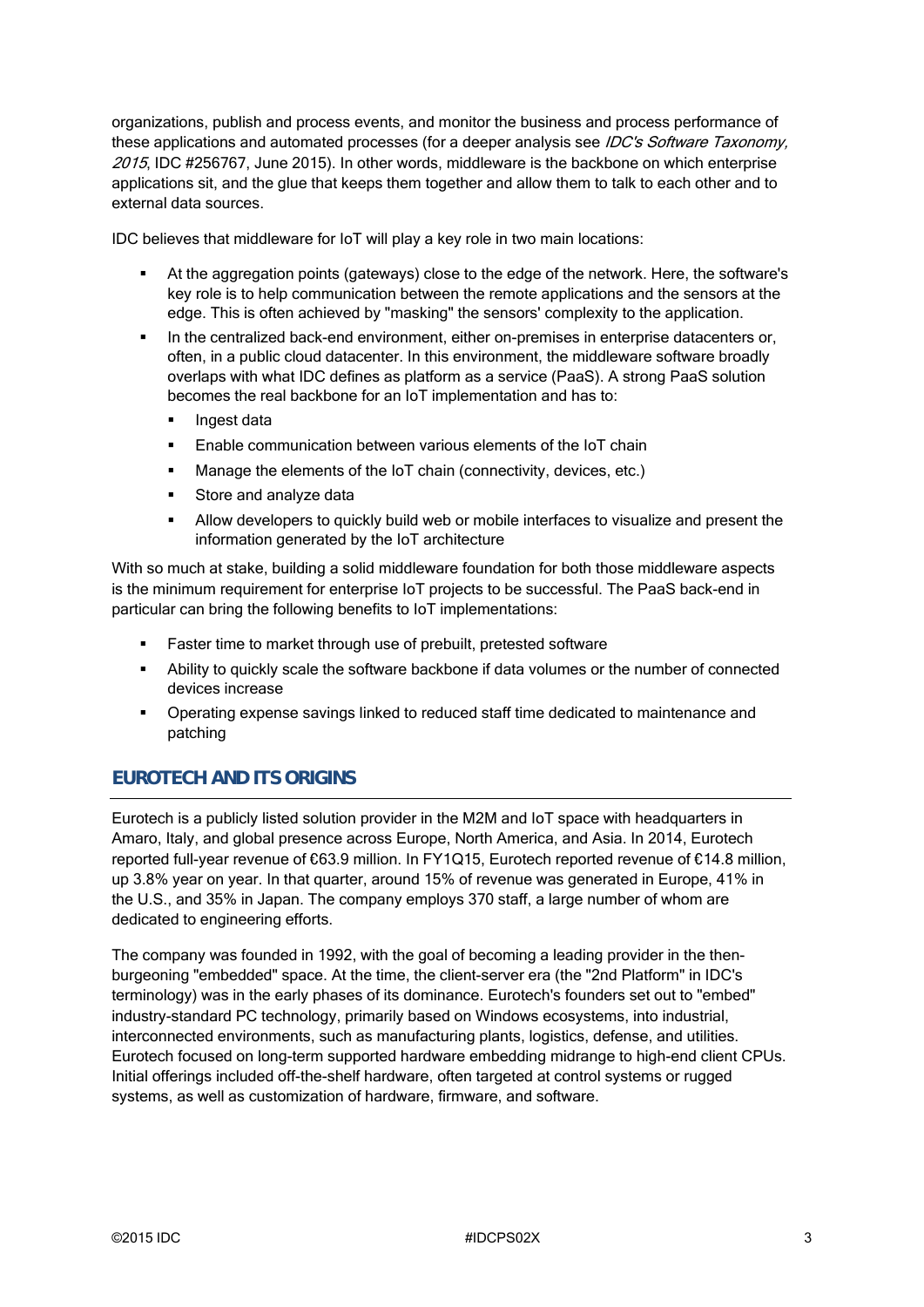Starting from 2000, Linux inched its way into maturity. Beginning that year, Eurotech gradually expanded support for open source operating systems and firmware, exploiting their advantages in terms of customization and the fact that they enabled an even longer support cycle.

## **EUROTECH'S APPROACH TO IOT**

Eurotech's leadership perceived a change in the market in 2007, as computing platforms began to quickly shrink in size, marking the beginning of the M2M and "pervasive computing" era. Technology and processes were not mature enough, but the ground was being prepared for the IoT explosion that IDC is now seeing. In 2010, Eurotech started its research and development efforts in the IoT space.

Now, in 2015, IoT solutions are one of the major pillars in Eurotech's overall offering, which is divided into three main areas:

- Industrial embedded hardware. This remains the major revenue contributor, and includes gateways, control systems, boards, and servers, both off-the-shelf and customized, all targeting vertical-specific environments.
- High-performance computing (HPC) systems. The vendor first forayed into this space in 2012 with the Aurora systems, and recently announced installations at the University of Regensburg and Jülich centers in Germany.
- **IoT offering.** The M2M and IoT portfolio is marketed under the Everyware Device Cloud (EDC) umbrella. Implementation services and hardware aside, the core added value of EDC resides in a proven middleware backbone, covering the two bases discussed above: a gateway layer to make edge sensors accessible and back-end PaaS to glue together applications and gateways but also to compute and store data originated from the edge.

IDC believes that Eurotech's approach to IoT has the following key differentiators:

- Cloud first. PaaS solutions are built primarily for public cloud deployment, with the option of private on-premises deployment.
- Tight focus on optimizing the infrastructure part, cooperating with third-party companies for application front-ends.
- Selection, fine-tuning, and integration of strategic third-party software modules into Eurotech's own intellectual property (Java middleware for gateways, orchestration scripts, etc.), especially in the back-end PaaS space.
- Long experience in the verticals that are most ready for IoT adoption, such as industrial manufacturing, transportation, and defense.
- Open source commitment in both front- and back-end software.

The strategy is starting to pay off and this is being seen in more customer wins. Examples include:

 Eurotech's IoT platform has enabled an Italian public sector customer running a very large exhibition to monitor and analyze visitor flow and to plan logistics accordingly.

"When each and every product sold will be connected to its manufacturer, IoT will be as crucial to enterprises as ERP and CRM are now. That's why we believe in building IoT architectures on open industry standards."

Roberto Siagri, CEO Eurotech

 A manufacturer of industrial chiller systems has built an IoT environment on Eurotech's front- and back-end Everyware solutions. As a result, it is now able to monitor the status of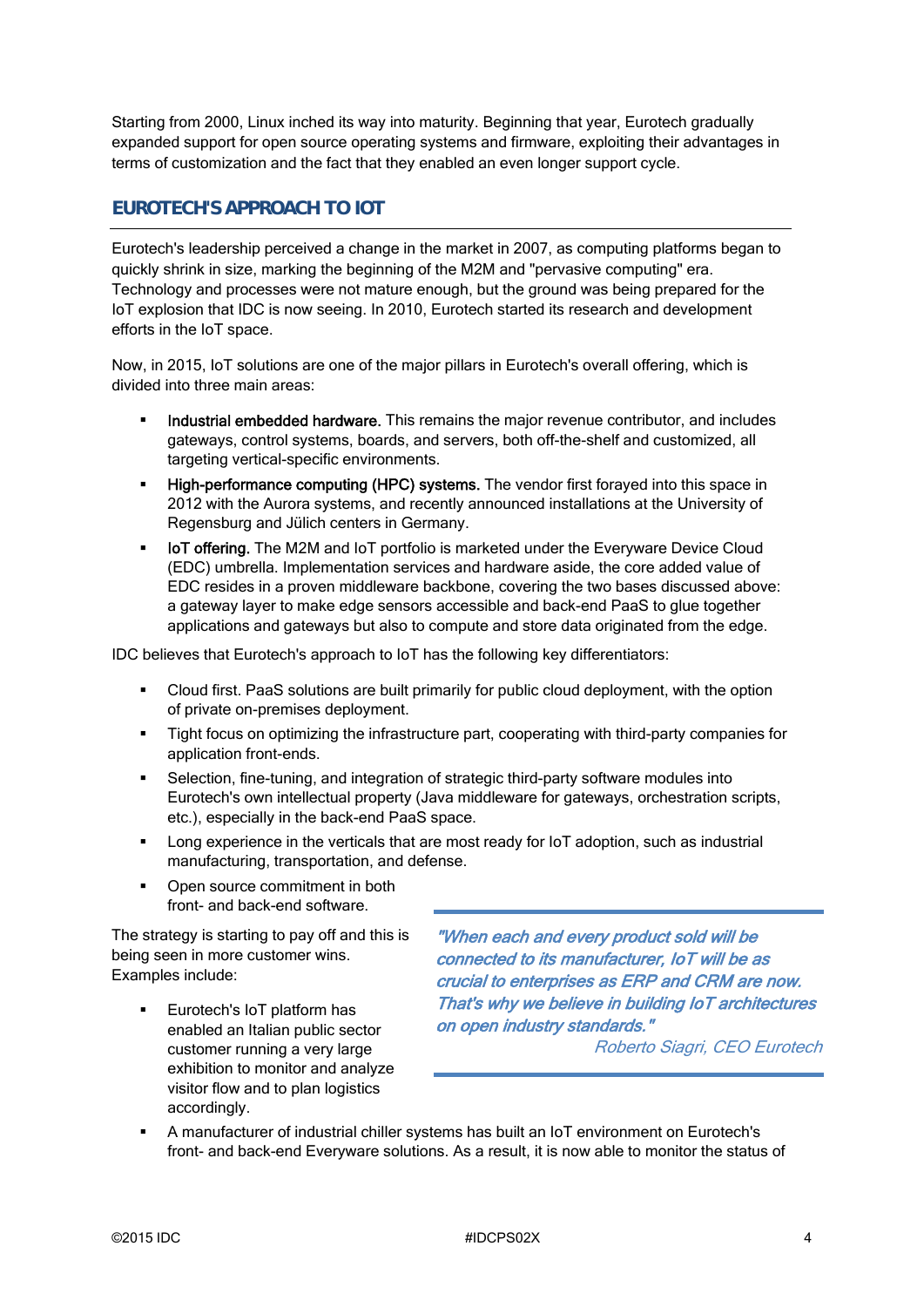the air conditioning gear it has deployed in real time, collecting information such as pressure, power efficiency, power usage, and temperature. Eurotech also developed custom, ruggedized gateway hardware for the customer to enable deployment in extreme environments.

 In July 2015, Eurotech announced that Ariston Thermo Group, a multinational offering products and services for commercial and consumer heating, used Eurotech Everyware Cloud to support its IoT platform. Eurotech's solutions enable Ariston to connect the heating systems on the customer's premises to a centralized analytics and monitoring platform running in the cloud. While the companies didn't disclose details of the cooperation, IDC believes the competitive advantages of an IoT solution for a company like Ariston can be significant — from dramatically improved customer experience (e.g., heat cost reduction) to savings linked to overhauled business processes (e.g., automated alerts to technicians when a device malfunctions).

## **RED HAT'S ROLE IN EUROTECH'S IOT BACKBONE**

Eurotech first started looking into building the Everyware Device Cloud platform in 2009. The first efforts went into standardizing the middleware on the gateway/device side, which was achieved with a home-grown implementation of the open source Java OSGi (Open Service Gateway initiative). Providing only edge devices was not enough, however. In 2010, Eurotech started to look into the back-end middleware PaaS components required to build a platform. The supplier had already understood that if it was to be efficient and quick to market in the long term, it would have to foster an ecosystem of software partners in that space.

As discussed above, one of the key tasks that a PaaS solution needs to perform to support IoT environments is to automate the communication or "messaging" between different elements of the IoT chain. To do that, two things are needed: a protocol or standard to codify the communication and a "broker" software program.

Eurotech looked at the MQTT messaging protocol as it was familiar with it and it appreciated the fact that it was open source. After selecting MQTT, Eurotech needed a broker software program that was open source and supported MQTT, but also wouldn't need to be continuously updated and maintained by Eurotech. The company tested Red Hat JBoss A-MQ and was convinced by the level of support and the broad range of protocols supported by the software.

The original version of Red Hat JBoss A-MQ was initially developed for enterprise use, whereas Eurotech had a clear IoT deployment scenario in mind. The two companies worked together, with Eurotech providing feedback from the field and Red Hat engaging engineering resources, and this led to a new version of Red Hat JBoss A-MQ that became a

"Extending our messaging backbone with a supported and proven technology like JBoss A-MQ enables us to offer faster and deeper integration into our customers' IT infrastructures."

Roberto Siagri, CEO Eurotech

powerful extension to the messaging element of Eurotech's Everyware Cloud PaaS. The value ultimately resides in the fact that the combination of Red Hat messaging solutions and Eurotech's IoT Integration Platform enables gateways and edge devices to be managed and integrated with enterprise applications through different means, including simple application programming interfaces (APIs).

In conversations with IDC, Eurotech referred to this setup as an "IoT operating system," allowing developers to write applications with a high level of freedom, without having to know and implement low-level hardware code. Eurotech is currently looking at leveraging other elements of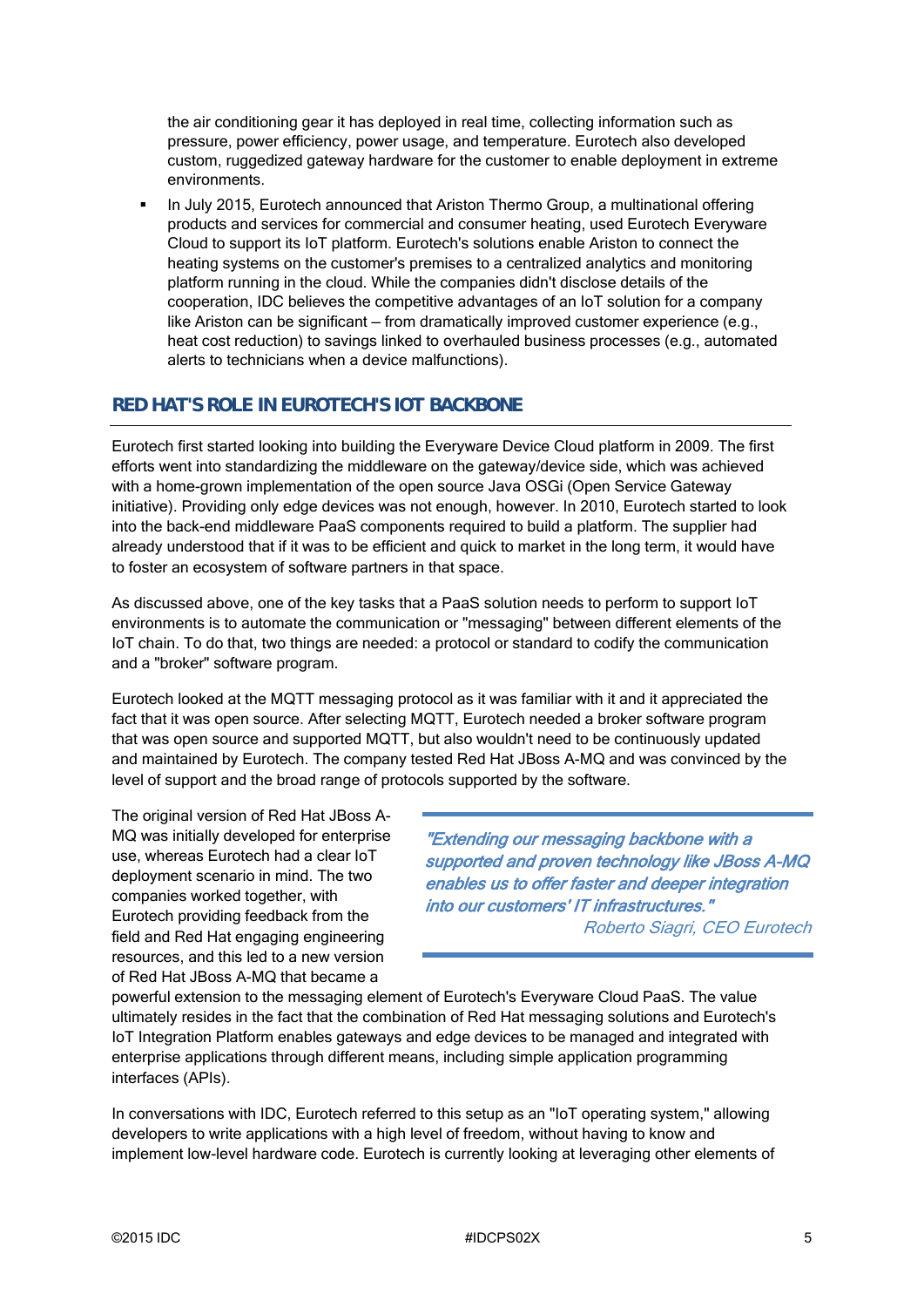Red Hat's middleware technology to further bolster its capabilities both in its back-end and on its gateway solutions.

The positive experience with Red Hat on the message queueing platform led to closer cooperation between the companies, and enabled Eurotech to discover other aspects of Red Hat's broader portfolio, from Linux and enterprise infrastructure solutions, to IaaS, PaaS, and other enablers of IoT.

In November 2014, the company joined the Red Hat Partner Program, becoming a Red Hat ISV (Independent Software Vendor) Advanced Partner. In June 2015, Eurotech — together with web application partner WebRatio presented a demo solution for IoT at the global Red Hat Summit in Boston. The setup used Eurotech's platform to

"Working with Red Hat gives us the opportunity to connect with potential software partners relying on the same open source platform and sharing a similar philosophy."

Roberto Siagri, CEO Eurotech

demonstrate a people counter and temperature counter application pulling and analyzing data from connected smartphones. It also highlights some of the key benefits of walking the open source ecosystem path for Eurotech, such as:

- The opportunity to connect with other ISVs, such as WebRatio, which rely on the same platform and share a similar philosophy.
- The speed of deployment through a prebuilt PaaS component, which is patched and maintained by an infrastructure specialist like Red Hat.
- **The extra time for developer resources to be dedicated to differentiate Eurotech's platform,** rather than reinventing the wheel.

## **CHALLENGES FOR EUROTECH**

IDC believes that a clear view on the target markets, the exposure to a number of large global markets, and the long experience in the "industrial" world are strong foundations for Eurotech's ambitions in the IoT arena.

Eurotech and Red Hat do face challenges in this space too, however. Some of those challenges are related to the broader risks linked to IoT per se. One of these risks is that improvements to connectivity standards, the expansion of network coverage, and growth in computing power (Moore's Law) will slow down in coming years, creating a bottleneck that would ultimately thwart the promise of IoT.

Another risk is that full-stack providers that deliver mass-scale IaaS clouds — and in some cases also cloud applications — will move much faster on proprietary PaaS technology than the open source ecosystem, attracting critical mass and restricting innovation on top of the cloud.

An additional, more general challenge is in marketing and customer expectations. IDC believes there is a risk that customer adoption could lose steam if Eurotech, Red Hat, and all the other technology providers involved in making IoT real don't clearly highlight the successful business outcomes and the changes in business processes linked to IoT. In this sense, IDC believes that Eurotech could accelerate its momentum in the space by entering strategic partnerships with hightouch, business-oriented consulting companies. This would ensure that the disruptive technology enhancements brought about by IoT are matched by parallel adjustments in customers' processes and business attitudes.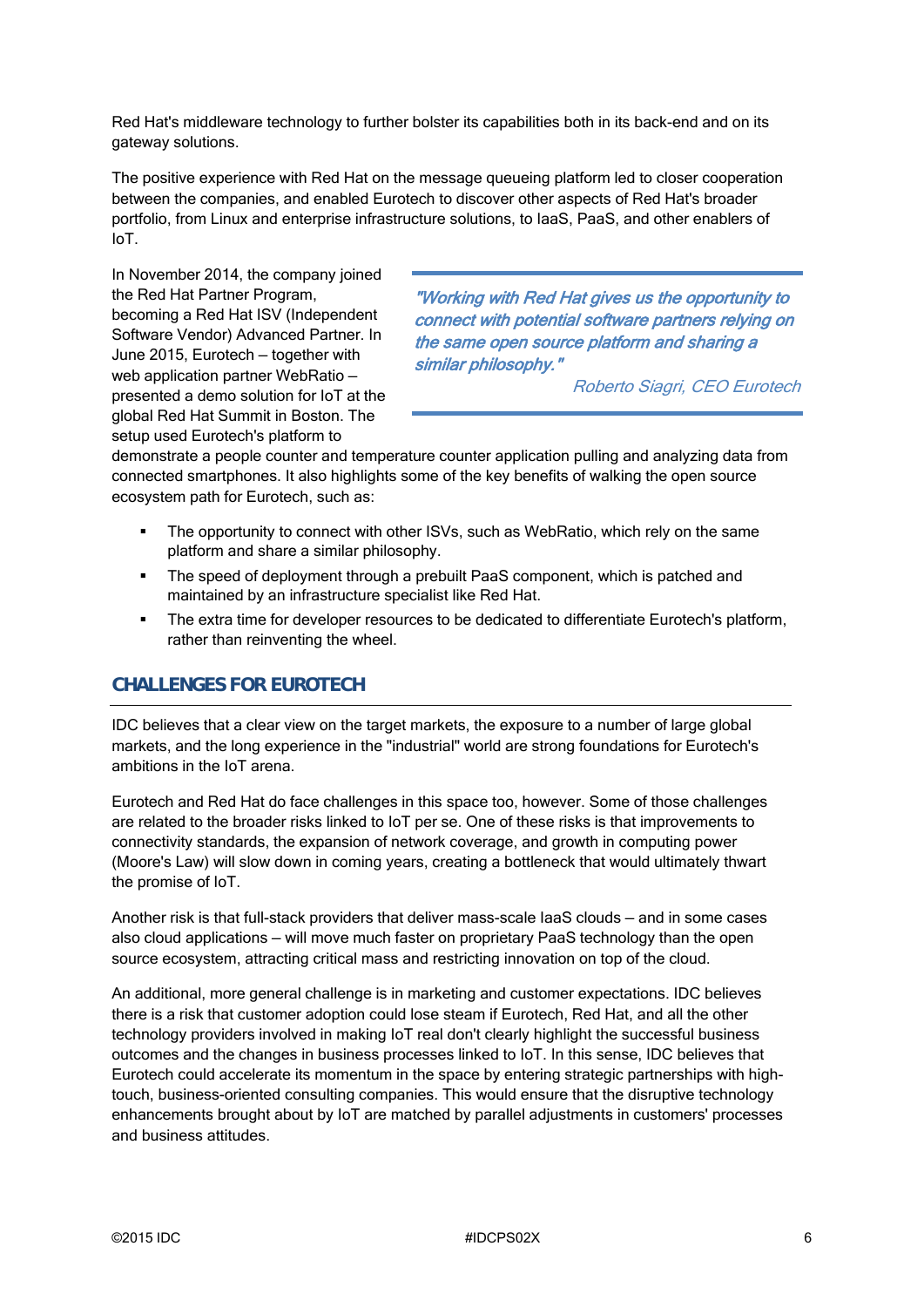## **ESSENTIAL GUIDANCE**

With tens and soon hundreds of billions of dollars spent every year on IoT environments in EMEA, IDC believes that the opportunity is booming. IoT implementations can bring both tangible and intangible advantages to organizations, and they are already a powerful competitive weapon for suppliers in a number of sectors such as automotive and healthcare.

To be successful, IoT architectures need to link into lots of innovative application and data analytics code, implemented in a fast, iterative process. The best way to create this connection is through a strong middleware and PaaS backbone.

Conversely, IoT is crucial to the future of PaaS and will drive most of its growth in the coming years, opening up new implementation fields for PaaS beyond traditional enterprise environments and the slowly saturating area of consumer-focused mobile apps. This is why IDC expects an explosion in PaaS spending (see 2015 European Cloud Summit: Cloud Enabling the As-a-Service World, IDC #CL56X). IDC predicts that by 2020 in Western Europe:

- More than half of the tactical users of PaaS will make it a strategic tool
- **More than \$5 billion a year will be spent on PaaS**

IDC believes that Eurotech and Red Hat IoT offerings are in pace with market trends, especially in addressing the growing issue of edge and back-end middleware. Providing that Eurotech can address the challenges described in this paper and deliver the business innovation organizations need, the company has a good opportunity to use IoT to accelerate its top- and bottom-line growth.

Finally, IDC has the following recommendations for end users looking to implement IoT solutions:

- Assess IoT implementations as holistic projects. IoT investments will range from infrastructure to connectivity, from application to implementation services. These need to be captured and benchmarked for return on investment (ROI) as a whole, IDC believes, and the full value should be measured in business terms with strong alignment between the IT implementers and the business unit leaders.
- **Look at middleware as a critical component.** The PaaS and middleware components of an IoT project are often where success and failure of the whole implementation will be decided. We recommend that organizations spend a substantial part of their IoT planning time and resources on selecting and setting up a solid software backbone.
- Consider the advantages of using open standards. In many cases, IoT projects will encapsulate core investments that can give a business a real competitive advantage. IDC believes that the data hosted in those IT modules will become as valuable as the data currently residing in enterprise resource planning (ERP) systems. On top of that, the intellectual property and know-how linked to IoT architectures will arguably be even more valuable than the data, as it will represent a key differentiator and competitive advantage for companies relying on such architectures. Organizations should think long term and prioritize open source, industry standard approaches when selecting PaaS and cloud ecosystems to support their IoT implementations.